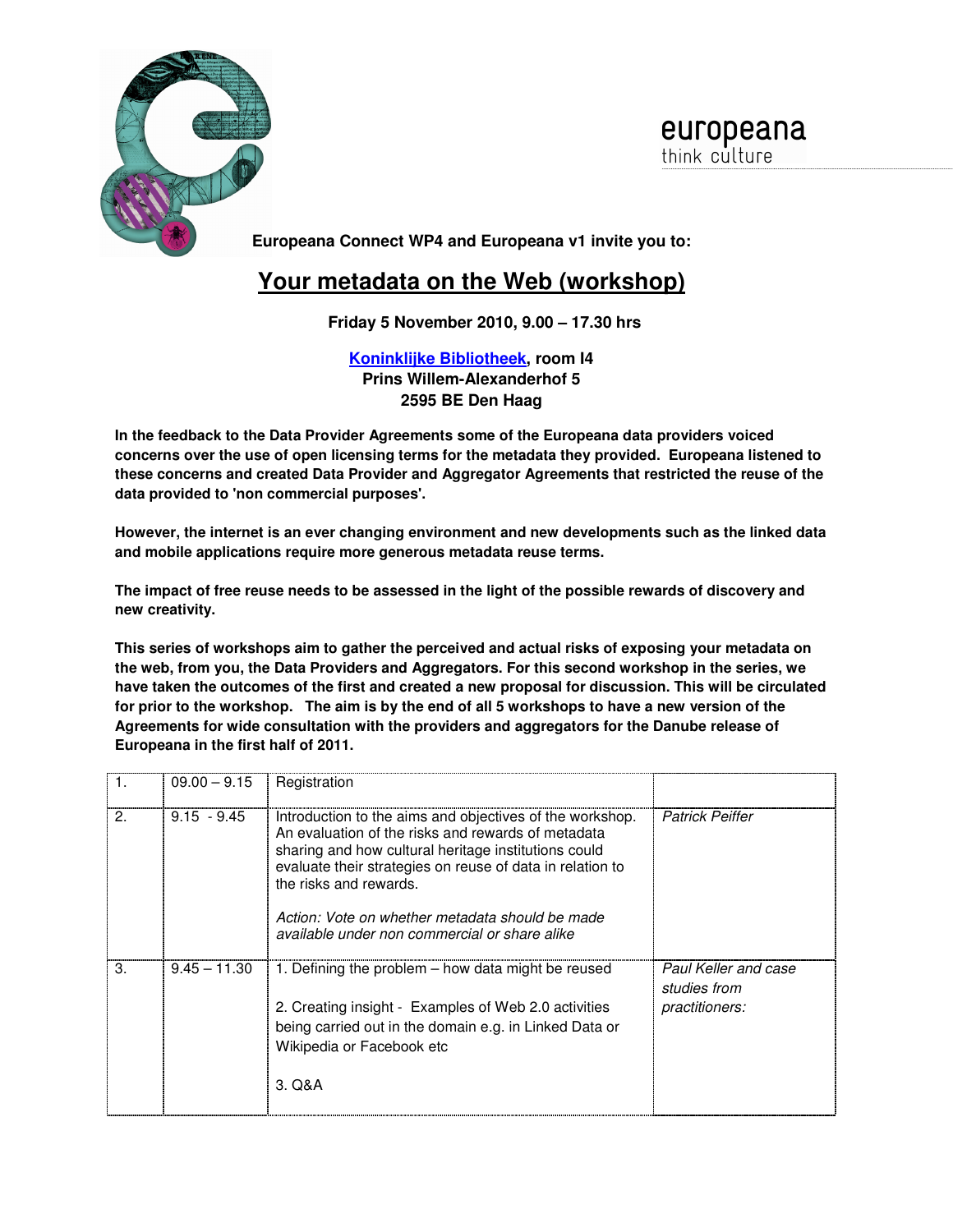

J



|    | $1.30 - 11.45$  | <b>Break</b>                                                                                                                                                                                                                                                                                              |                                                                                 |
|----|-----------------|-----------------------------------------------------------------------------------------------------------------------------------------------------------------------------------------------------------------------------------------------------------------------------------------------------------|---------------------------------------------------------------------------------|
|    |                 |                                                                                                                                                                                                                                                                                                           |                                                                                 |
| 4. | 11.45 - 11.50   | <b>Exercise 1</b><br><b>Institutional Experience</b><br>Working singularly each person to write down what their<br>institution is doing or going to be doing in these areas<br>and list of the problems faced to date.                                                                                    | Attendees individually                                                          |
| 5. | $11.50 - 13.00$ | <b>Exercise 2</b><br><b>Exploring and Defining</b><br>Perceived barriers to Change. Risks and rewards<br>associated with making metadata freely available.<br>Create two lists: a. risks associated with making your<br>metadata freely available b. rewards of making your<br>metadata freely available. | <b>Explained &amp; Moderated</b><br>by facilitator at each table                |
|    | 13.00-14.00     | Lunch                                                                                                                                                                                                                                                                                                     |                                                                                 |
| 6. | 14:00 - 14:30   | <b>Exercise 3</b><br><b>Exploring and Defining</b><br>Environment The whole group is asked to give their<br>perception of trends in use of data on the web, what<br>people want it for, what they will use it for, how they will<br>use it, where they will use it.                                       | Jill Cousins/ Georgia<br>Angelaki                                               |
| 7. | 14.30-15.45     | A proposal for a new agreement<br>Introducing draft proposal for a new agreement<br><b>Exercise 4</b><br>Generating solutions<br>In Table Groups, list what works in the new agreement<br>and what does not. Look at both in relation to your<br>conclusions in exercise 2.                               | Paul Keller<br><b>Explained &amp; Moderated</b><br>by facilitator at each table |
|    | 15.45-16.00     | Break                                                                                                                                                                                                                                                                                                     |                                                                                 |
| 9. | 16.00-17.00     | <b>Exercise 4</b><br>Reporting back<br>Each table to report back on their results, outlining where<br>more work needs to be done.<br>Action: Vote on whether metadata should be made                                                                                                                      | Plenary                                                                         |